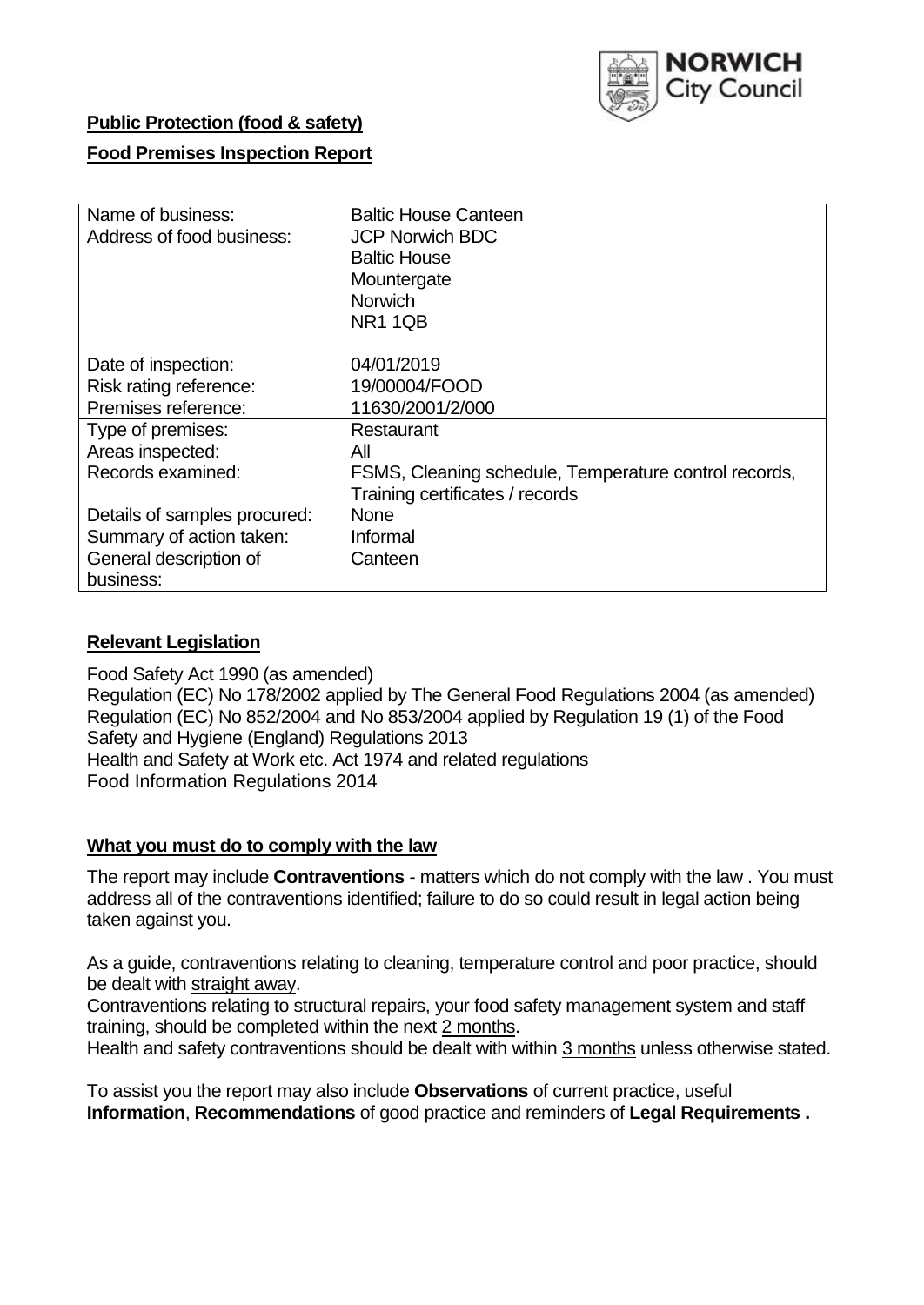My inspection was not intended to identify every contravention of the law and only covers those areas, practices and procedures examined at the time of the inspection. If the report fails to mention a particular matter this does not mean you have necessarily complied with the law.

# **FOOD SAFETY**

## **How we calculate your Food Hygiene Rating:**

The food safety section has been divided into the three areas which you are scored against for the hygiene rating: 1. food hygiene and safety procedures, 2. structural requirements and 3. confidence in management/control procedures. Each section begins with a summary of what was observed and the score you have been given. Details of how these scores combine to produce your overall food hygiene rating are shown in the table.

| <b>Compliance Area</b>                     |          |                 |           | <b>You Score</b> |               |    |           |                 |      |  |  |
|--------------------------------------------|----------|-----------------|-----------|------------------|---------------|----|-----------|-----------------|------|--|--|
| Food Hygiene and Safety                    |          |                 |           | $\Omega$         | 5             | 10 | 15        | 20              | 25   |  |  |
| <b>Structure and Cleaning</b>              |          |                 | $\Omega$  | 5                | 10            | 15 | 20        | 25              |      |  |  |
| Confidence in management & control systems |          |                 | 0         | 5.               | 10            | 15 | 20        | 30 <sub>1</sub> |      |  |  |
|                                            |          |                 |           |                  |               |    |           |                 |      |  |  |
| <b>Your Total score</b>                    | $0 - 15$ | 20              | $25 - 30$ |                  | $35 - 40$     |    | $45 - 50$ |                 | > 50 |  |  |
| Your Worst score                           | 5        | 10 <sup>°</sup> | 10        |                  | 15            |    | 20        |                 |      |  |  |
|                                            |          |                 |           |                  |               |    |           |                 |      |  |  |
| <b>Your Rating is</b>                      | 5        | 4               |           | 3                | $\mathcal{P}$ |    |           |                 |      |  |  |

Your Food Hygiene Rating is 5 - a very good standard



# **1. Food Hygiene and Safety**

Food hygiene standards are high. You demonstrated a very good standard of compliance with legal requirements. You have safe food handling practices and procedures and all the necessary control measures to prevent cross-contamination are in place. Some minor contraventions require your attention. **(Score 5)**

#### Contamination risks

**Observation** I was pleased to see you were able to demonstrate effective controls to prevent cross-contamination.

#### Hand-washing

**Observation** I was pleased to see hand-washing was well managed.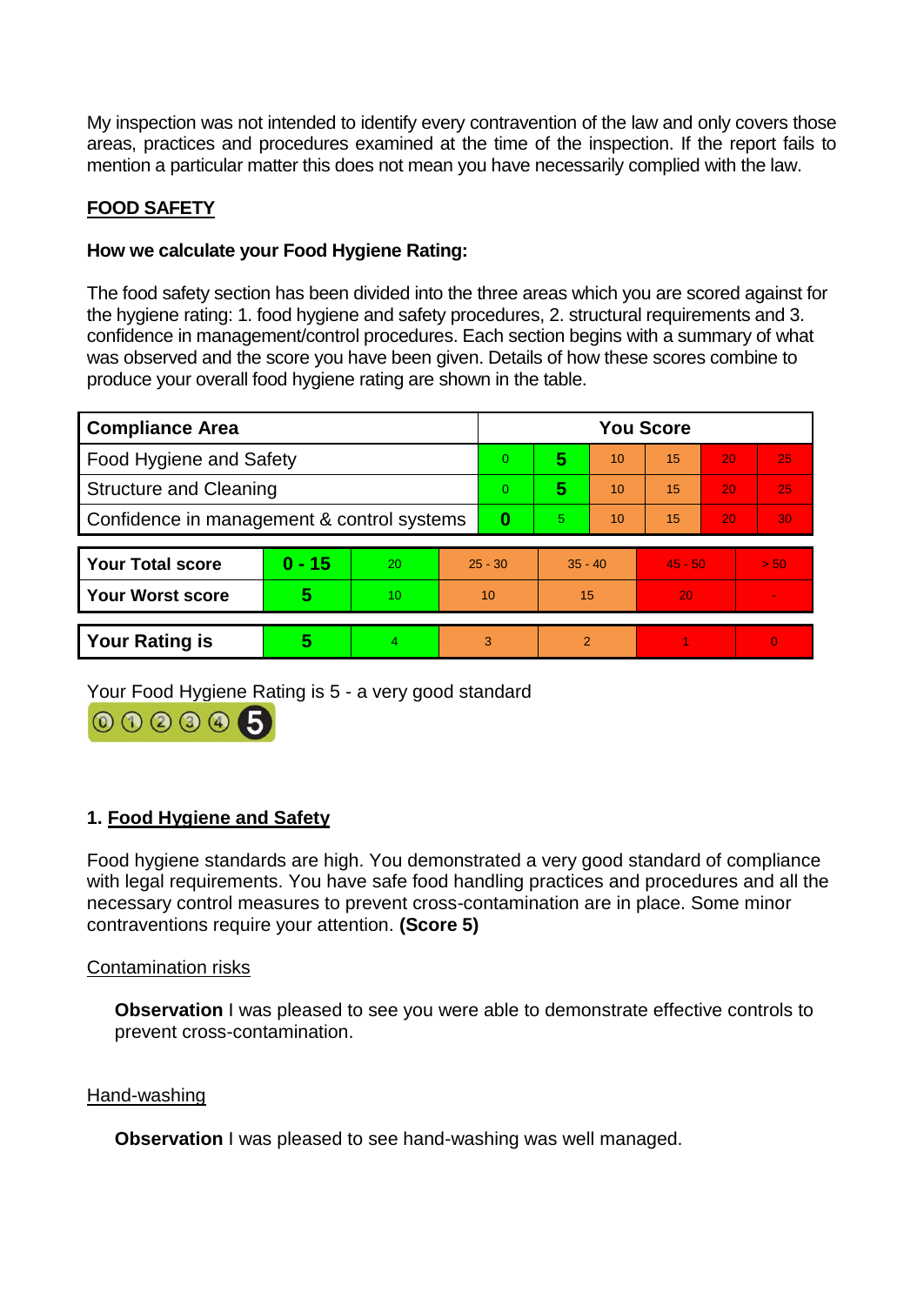### Temperature Control

**Observation** I was pleased to see you were able to limit bacterial growth and/or survival by applying appropriate temperature controls at points critical to food safety and that you were monitoring temperatures.

### Poor Practices

**Observation** The following matters represented poor practice and if allowed to continue may cause food to become contaminated or lead to its deterioration

food stored in cardboard boxes in the freezer.

## **2. Structure and Cleaning**

The structure facilities and standard of cleaning and maintenance are all of a good standard and only minor repairs and/or improvements are required. Pest control and waste disposal provisions are adequate. The minor contraventions require your attention. **(Score 5)**

### Cleaning of Structure

**Observation** The kitchen had been well maintained and the standard of cleaning was good.

### Cleaning Chemicals / Materials / Equipment and Methods

**Observation** I was pleased to see that the premises was kept clean and that your cleaning materials, methods and equipment were able to minimise the spread of harmful bacteria between surfaces.

However, at the time of inspection you informed me that you leave the sanitiser sprayed on the surfaces for one minute. The contact time of the sanitiser that was in use at the time of inspection was 5 minutes. Ensure that you always follow the manufacturers' instructions provided.

### **Maintenance**

**Contravention** The following items had not been suitably maintained and must be repaired (or replaced):

• the hand towel dispenser in the kitchen.

### Facilities and Structural provision

**Observation** I was pleased to see the premises had been well maintained and that adequate facilities had been provided.